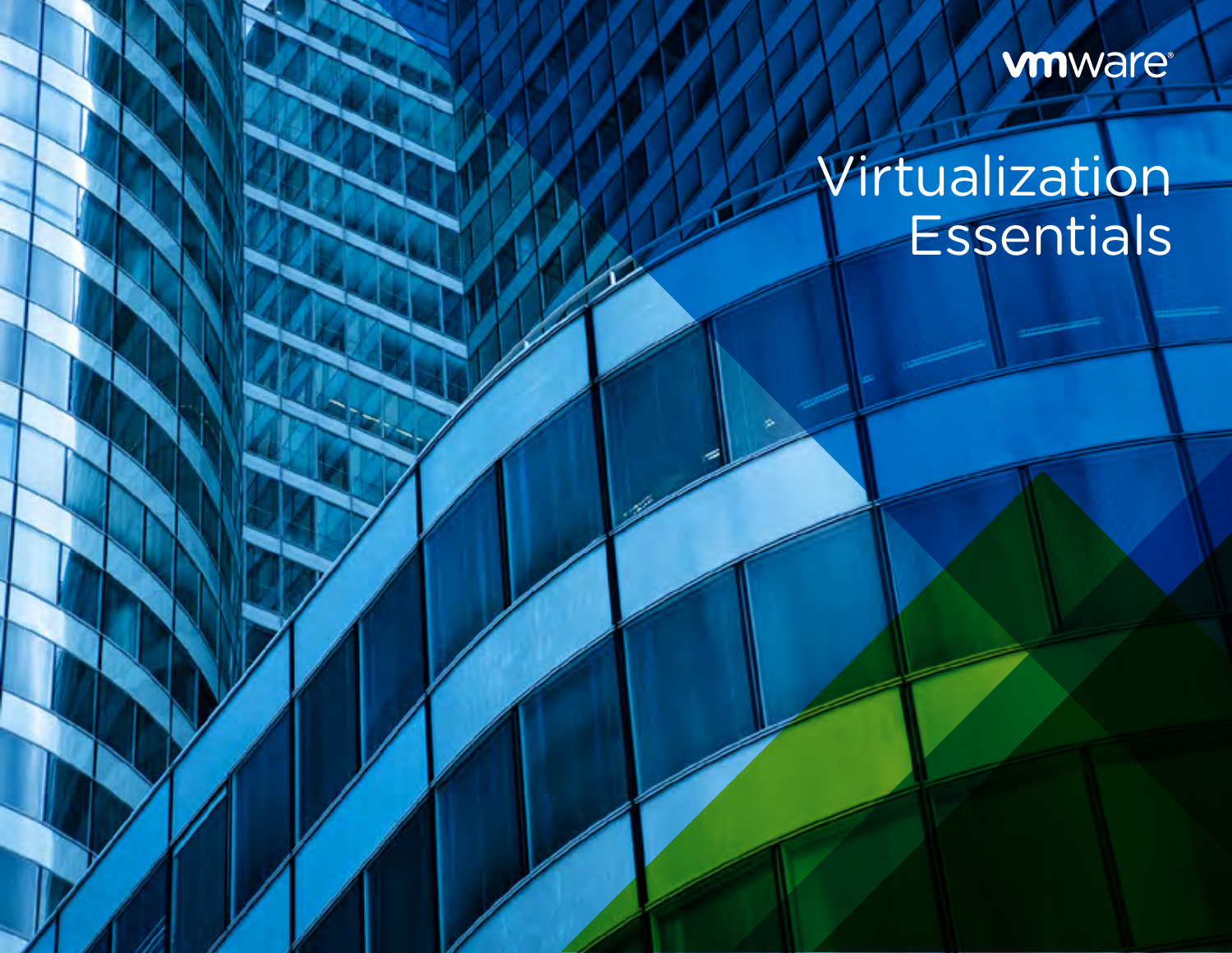## Table of Contents

#### [Introduction](#page-2-0)

#### [Chapter 1](#page-4-0)

#### [Chapter 2](#page-8-0)

|--|--|--|

|--|--|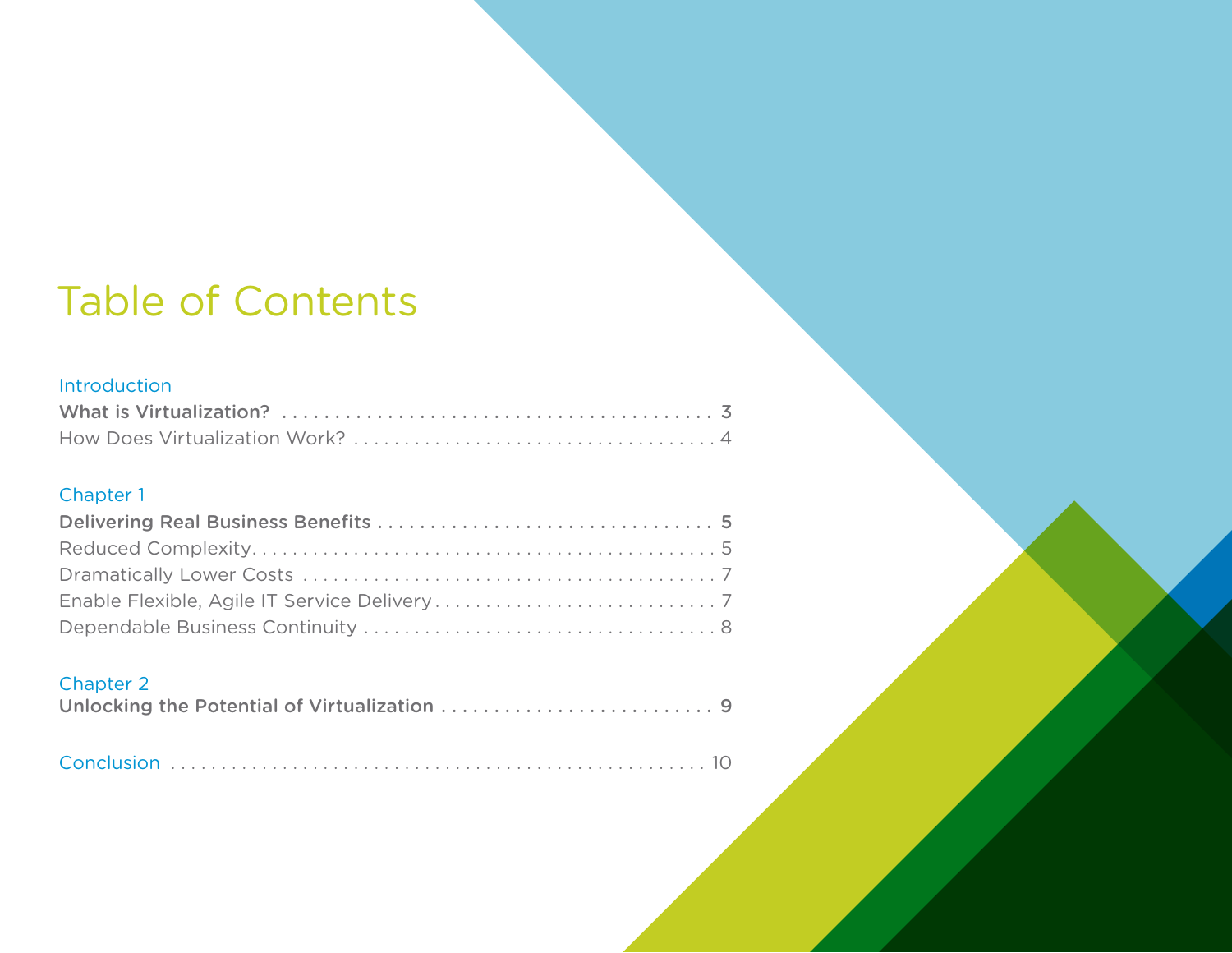## <span id="page-2-0"></span>Introduction: What is Virtualization?

Like most organizations, you are probably facing new IT challenges as your business evolves and grows. In a dynamic environment, you need to improve agility to keep pace with fast-changing business needs. Your employees, customers, and business partners are demanding more responsive service and more sophisticated applications. As you try to keep pace with new requirements and growing demands, your IT infrastructure is becoming larger and more complex—putting more pressure on your IT organization.

Virtualization helps address your most pressing technology challenge: the infrastructure sprawl that's forcing IT departments to channel 70 percent of their budget into maintenance<sup>1</sup>—and sapping resources for business-building innovation. The difficulty stems from the architecture of today's X86 computers: they're designed to run just one operating system and application at a time. That means that even small data centers have to deploy many servers—each operating at just 12 percent of capacity.<sup>2</sup> That's highly inefficient by any standard. Virtualization software solves the problem by enabling multiple operating systems and applications to run on one physical server or "host."

<sup>1</sup> Mark P. McDonald, "Maximize IT Returns by Amplifying Performance Rather Than Administering a Budget," Gartner Blog Network, January 9, 2012.

<sup>2 &</sup>quot;Gartner Says Efficient Data Center Design Can Lead to 300 Percent Capacity Growth in 60 Percent Less Space," [http://www.gartner.com/newsroom/id/1472714](www.vmware.com/virtualization)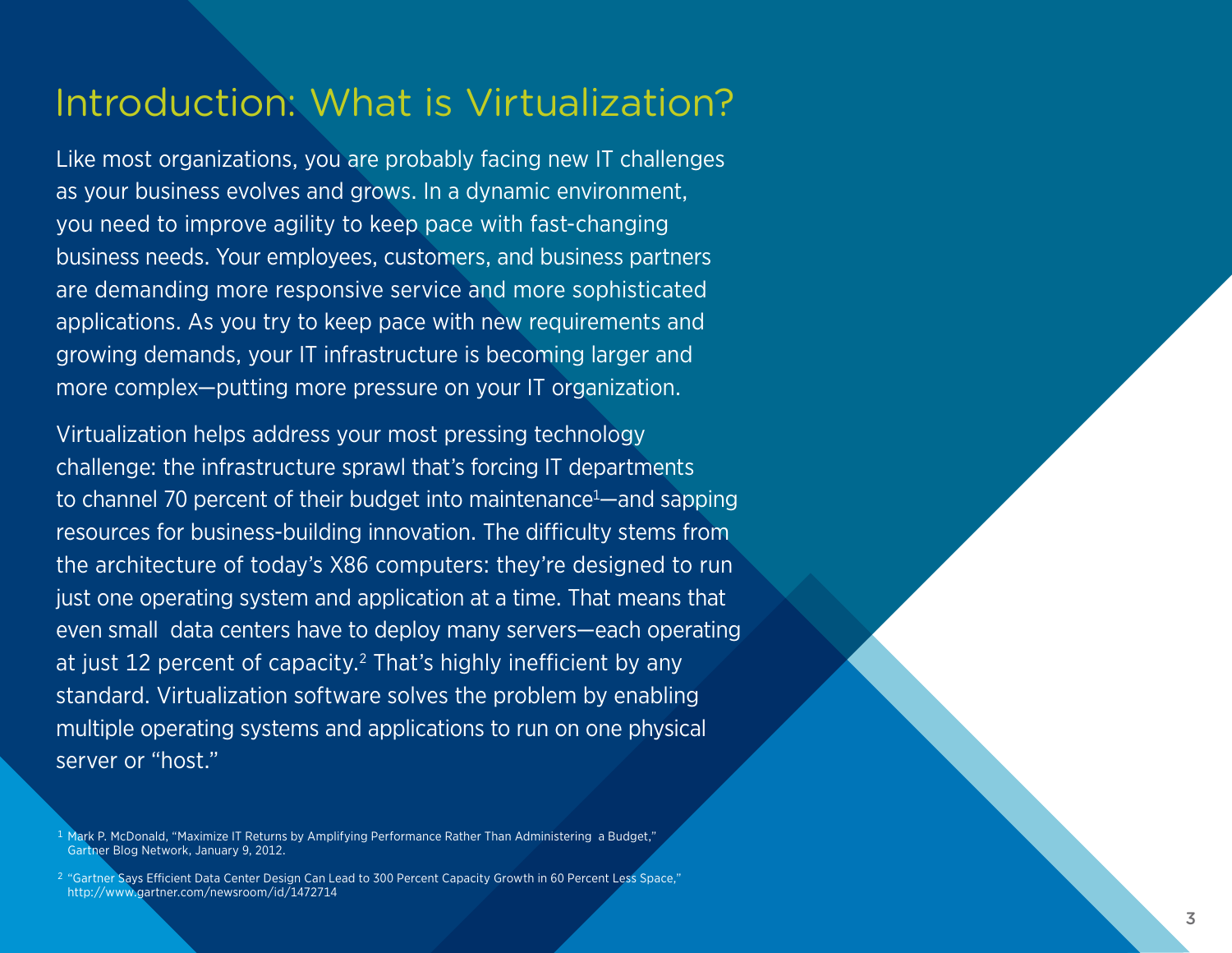### <span id="page-3-0"></span>How Does Virtualization Work?

At the heart of virtualization is the "virtual machine" (VM), a tightly isolated software container with an operating system and application inside. Because each virtual machine is completely separate and independent, many of them can run simultaneously on a single computer. A thin layer of software called a hypervisor decouples the virtual machines from the host. And it dynamically allocates computing resources to each virtual machine as needed.

This architecture redefines your computing equation and delivers:

- Many applications on each server Since each virtual machine encapsulates an entire machine, you can run many applications and operating systems on one physical server at the same time.
- Maximum server utilization, minimum server count Every physical machine is used to its full capacity, allowing you to significantly reduce costs by deploying fewer servers overall.
- Faster, easier application and resource provisioning VMs are self-contained software files that can be manipulated with copyand-paste ease. This brings unprecedented simplicity, speed and flexibility to IT provisioning and management. You can even transfer running VMs from one physical server to another—a process known as live migration. You can also virtualize business-critical apps to improve performance, reliability, and scalability while reducing costs.

#### Virtualization Defined For those more visually inclined...



Each virtual machine is an isolated software container with an application and operating system. A single computer can simultaneously run multiple VMs.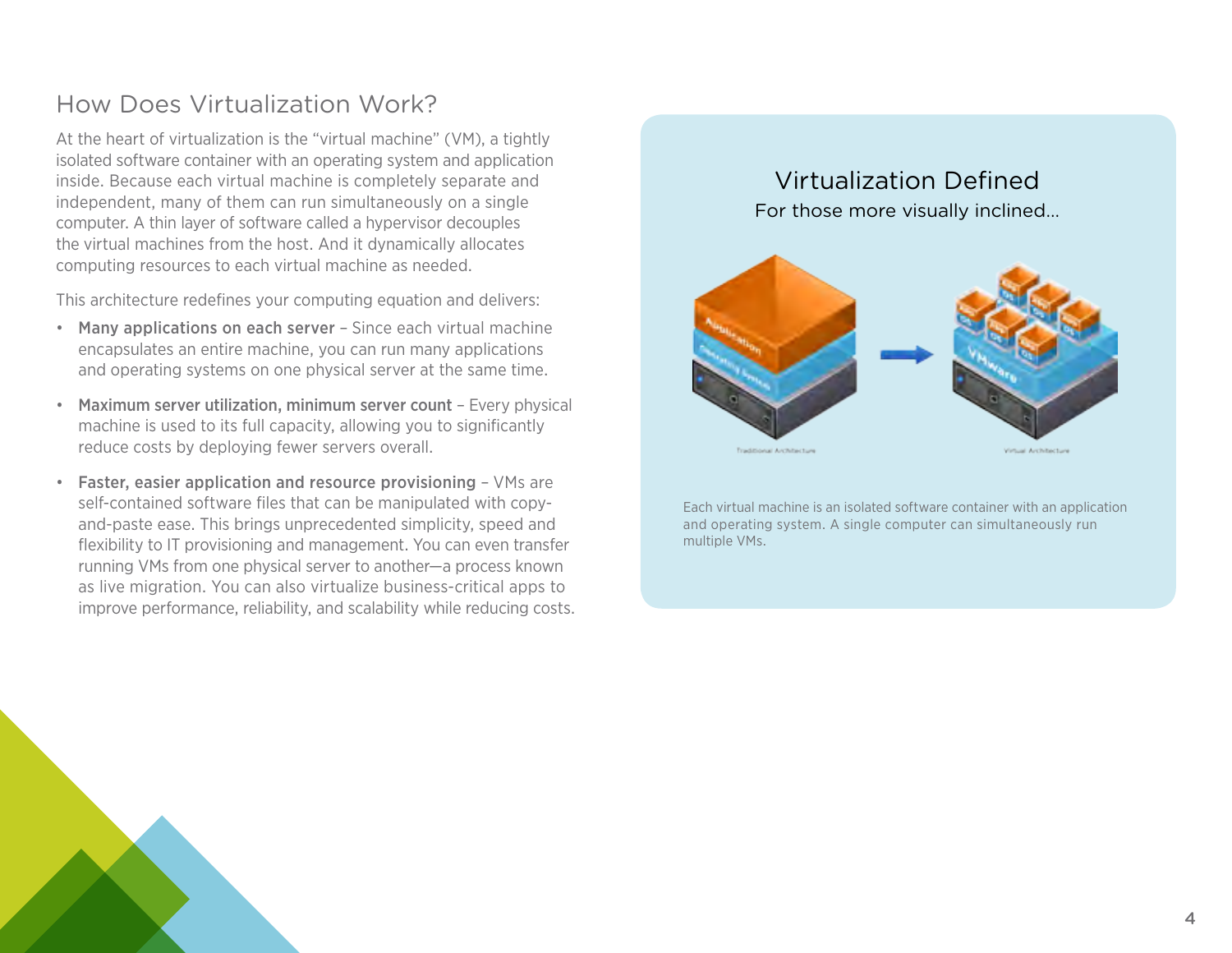## <span id="page-4-0"></span>Delivering Real Business Benefits

Why are so many organizations turning to virtualization? A virtualized environment is simply a smarter, more agile platform to support your most important business priorities. Migrating to a virtualized infrastructure delivers an immediate return on your investment. And it sets the stage for serious business benefits now and in the future.

#### Reduced Complexity

Adopting a virtualized infrastructure can help you significantly reduce the complexity of your environment, to simplify operations and maintenance. Virtualization enables you to move from operating and managing discrete, siloed infrastructure components toward a pooled infrastructure that can be managed holistically. It creates a foundation for more efficient IT management, improved security, and an improved ability to focus on business priorities.

#### Simplified IT Management

Managing servers in a physical IT environment is time-consuming. Nine out of ten IT departments spend at least half of their time doing routine administrative tasks, such as adding and managing new server workloads, adding new employees, or developing and launching new applications.3

Today's virtualization management tools typically include intelligent automation capabilities. These tools eliminate the need for IT workers to manually perform routine maintenance and troubleshooting on multiple physical machines. In fact, these tools not only make it easy to pinpoint IT issues, but they can also help IT to proactively detect and resolve issues to reduce downtime.

Many companies that have implemented virtualization have reported IT productivity gains, with 73 percent seeing significant reductions in time spent on routine administrative tasks.<sup>4</sup>

And because it helps simplify and automate processes that have traditionally been complex or done manually, virtualization frees your IT employees to concentrate on tasks that are more important to growing your business. The result is improved productivity, return on investment, and strategic focus. In a recent survey, 66 percent of IT managers found operational improvements with virtualization in the form of greater efficiencies in support and management.<sup>5</sup>

3 "The Benefits of Virtualization for Small and Medium Businesses: Survey Results." VMware. [http://www.vmware.com/files/pdf/VMware-SMB-Survey.pdf](www.vmware.com/virtualization).

4 Ibid

5 "Desktop Virtualization Earns Its Stripes: Intel's IT Manager Survey on Virtualization." September 2011.

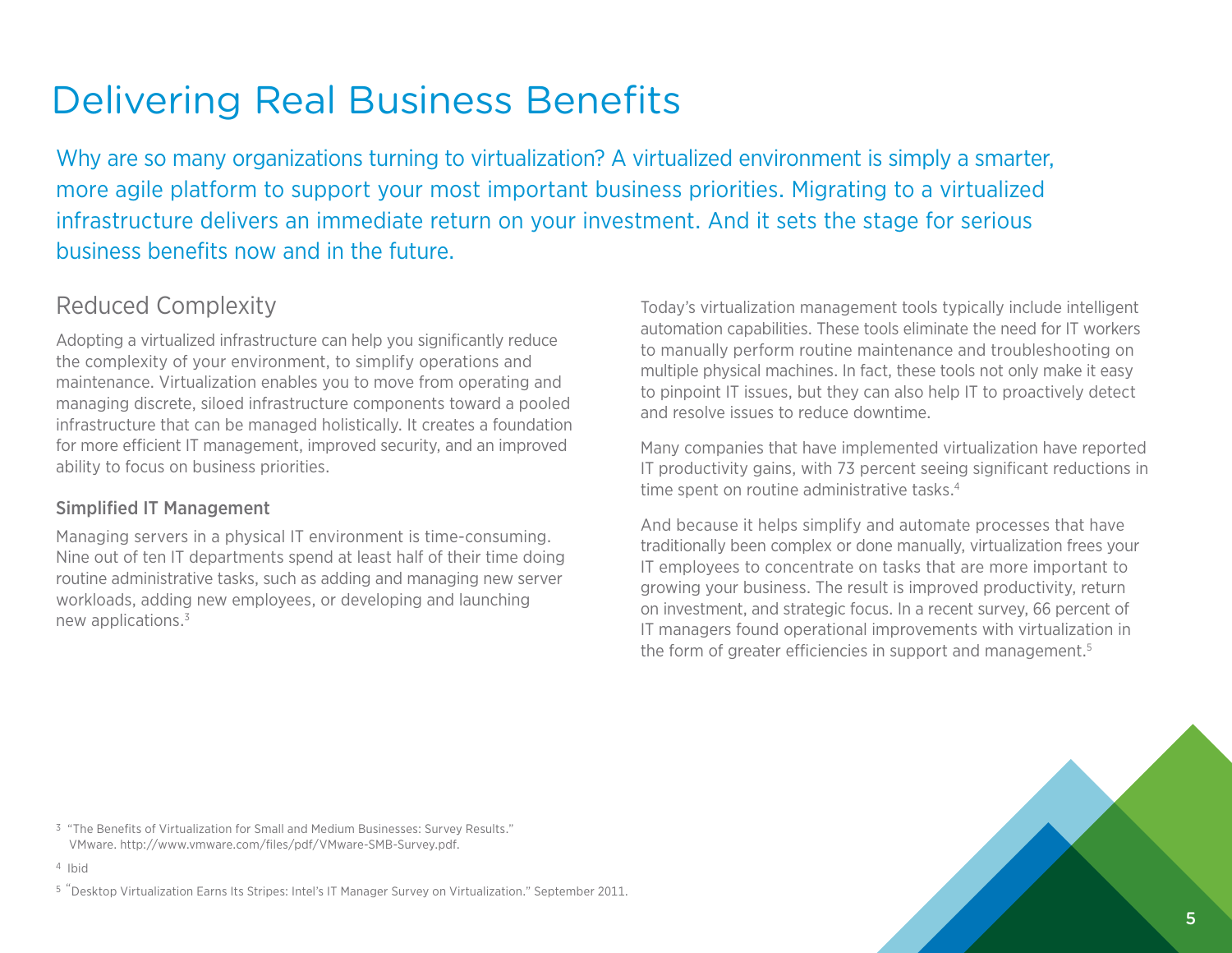#### More Robust Security

Due to the isolated nature of virtual servers, websites and applications are more protected with virtual security that is adaptive and protects the virtual machines from malware and attacks as they migrate from host to host.

In a virtual environment, security can be delivered as an efficient, software-defined service—decoupled from physical devices, aggregated, and applied precisely where needed, without hardware upgrades. Your IT staff can move and scale virtual workloads free from security constraints and the need for specialized appliances. Integrated firewalling and optimized gateway services protect your network edge.

All virtualization platforms are not the same. An effective platform, such as VMware vSphere® with Operations Management™ will employ "bare-metal" virtualization, in which the hypervisor interfaces directly with computer hardware without the need for a host operating system.

To optimize security and manageability, an effective solution will combine bare-metal virtualization with other advanced capabilities, such as:

- Small hypervisor footprint Simplifies deployment, maintenance and patching, and reduces vulnerability by presenting a much smaller attack surface.
- Software acceptance levels Prevents unauthorized software installation.
- Robust APIs Enable agentless monitoring, eliminating the need to install third-party software.
- Host firewall Protects the host management interface with a configurable, stateless firewall.
- Improved logging and auditing Log all host activity under the logged-in user's account, making it easy to monitor and audit activity on the host.
- Secure syslog Log messages on local and/or remote log servers, with remote logging via either SSL or TCP connections.
- AD integration Configure the platform host to join an Active Directory domain; individuals requesting host access are automatically authenticated against the centralized user directory.

#### Data Center Consolidation



By reducing the number of physical servers, organizations can make management more efficient—and free employees to focus on more strategic initiatives.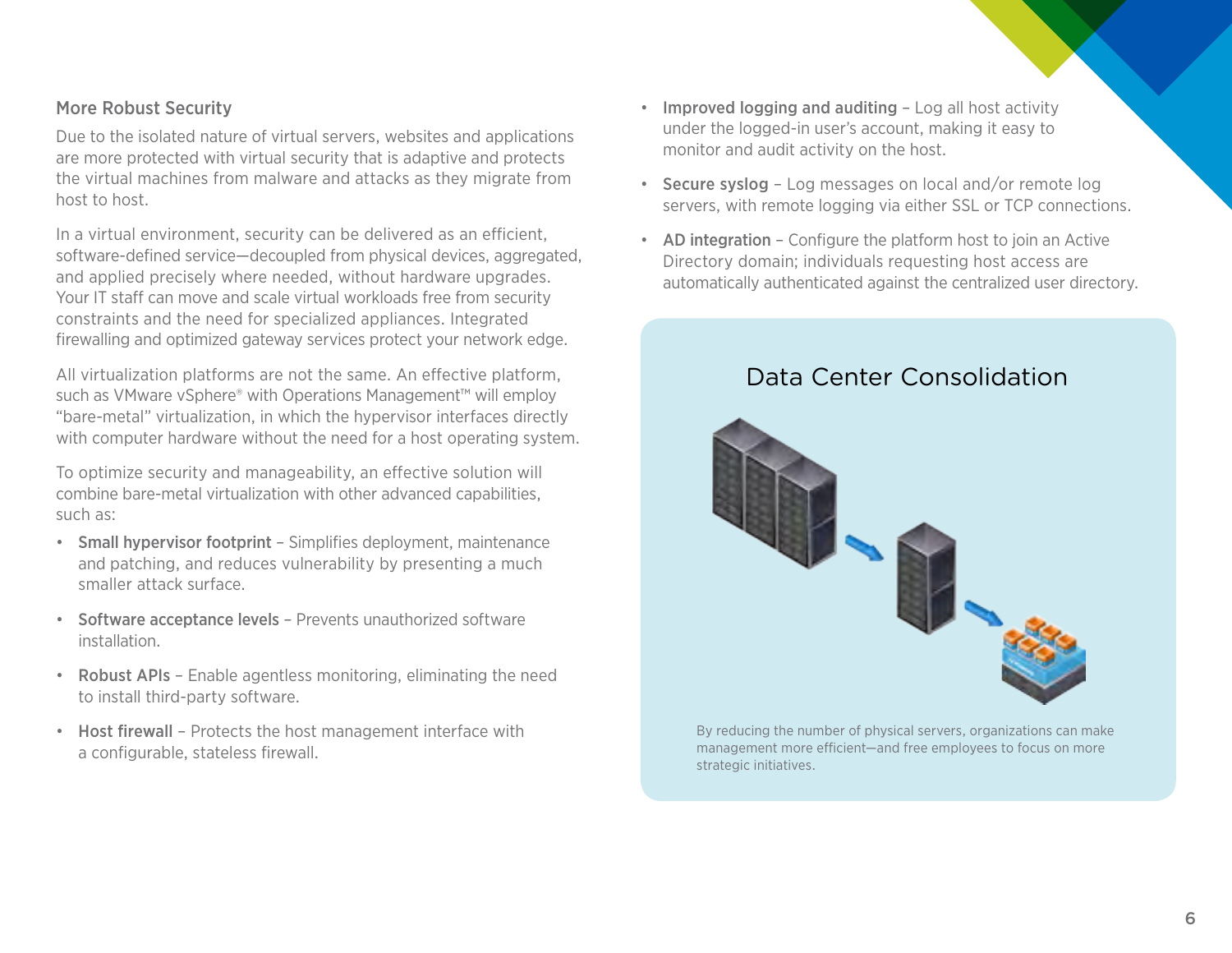### <span id="page-6-0"></span>Dramatically Lower Costs

Cost savings is a leading benefit of virtualization, and it can free a business to redirect their resources into value-add opportunities. Organizations can significantly reduce their expenses and make the most of resources through effective pooling, increased automation of operational processes, and the appropriate use of available public cloud services.

Our customers have found that improved server utilization and application management can reduce the personnel time required for IT management. When it's time to refresh physical hardware, we've seen customers amplify the return on investment by expanding virtualization. In fact, more than half of resource-constrained businesses cite server virtualization as a hardware-infrastructure priority because of manageability, lower costs and efficiency.6

Virtualization can also help resource- or budget-constrained companies reduce CapEx by consolidating servers and OpEx by minimizing maintenance, power and cooling requirements. Smaller businesses with fewer IT resources and assets might eliminate the need for dozens of servers.

### Enable Flexible, Agile IT Service Delivery

Business responsiveness is critical today for companies of all sizes. In a competitive environment, it's more important than ever to anticipate and meet changing business needs. Virtualization creates a dynamic infrastructure that helps businesses react more quickly to changing market demands, evolving business conditions, or new customer requirements.

Once an organization has begun its migration to a virtual environment, it can leverage advanced virtualization capabilities to build an IT infrastructure that is highly responsive to business and customer demands. For example, virtualization capabilities, like distributed resource scheduling dynamically aligns compute resources with business priorities through automatic load balancing across hosts. Virtualization helps ensure that your applications remain available and performing at their best, no matter what demands are placed on them.

Virtualization is also the foundation for the next generation of IT. Companies that embrace it can look forward to easier deployment and management of even more advanced technologies, such as cloud computing, for greater business value in the future.



6 "Demand Insights: The SMB Hardware Infrastructure Market," Forrester, April 20, 2011.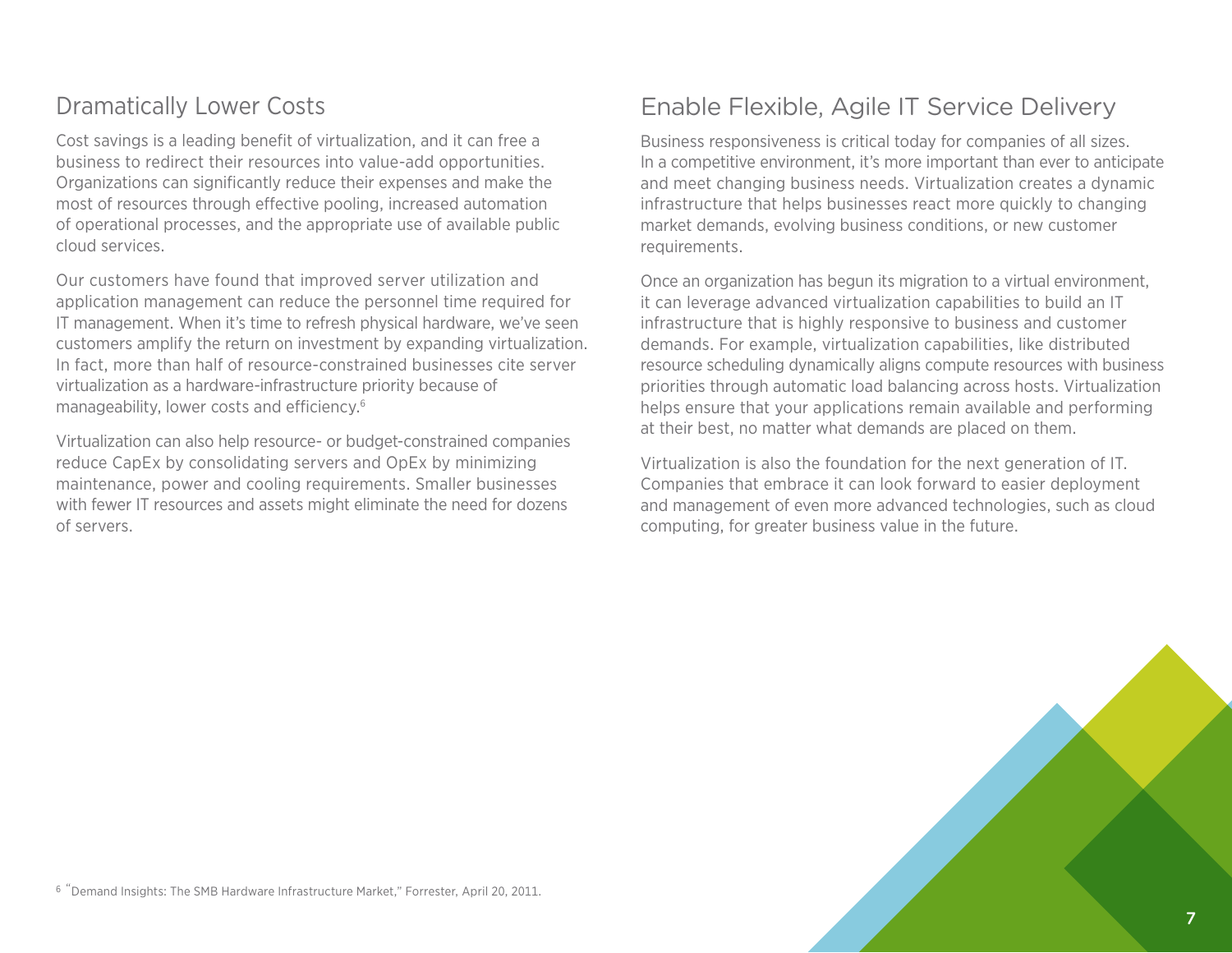### <span id="page-7-0"></span>Dependable Business Continuity

In today's competitive world, keeping your business operations up and running at all times is truly the difference between success and failure. Resource-constrained businesses like yours can't afford to close their doors, even temporarily, because a systems outage has occurred or key data has been lost or stolen. In fact, 49 percent of businesses that suffer a disaster never reopen their doors.<sup>7</sup>

According to a VMware survey, business continuity is a leading driver for companies moving to a virtualized IT environment. After moving to virtualization, 66 percent of respondents reported improved business continuity in the form of high availability, reduced downtime, and other benefits.8

Virtualization creates a highly available environment that helps ensure that all your applications are accessible all the time. Should one of your nodes or servers ever fail, all its VMs can be automatically restarted on another machine, with no downtime or data loss.

Along with reduced downtimes and increased security, virtualization provides the foundation for disaster recovery planning and preparedness in case of an unexpected event such as a flood, fire, or other disaster. In a virtual environment, the entire system—including the operating system, the applications, and data—are encapsulated as a set of VM files. By replicating those files to the failover site, the entire system can be recovered in a fast, single-step process. Instead of losing 40 hours or more of downtime, a typical recovery can take an hour or less.

#### Scaling and Pooling



Virtual environments can easily scale to take on new applications and tasks as business needs change.

<sup>7 &</sup>quot;The Benefits of Virtualization for Small and Medium Businesses: Survey Results." VMware.<http://www.vmware.com/files/pdf/VMware-SMB-Survey.pdf>.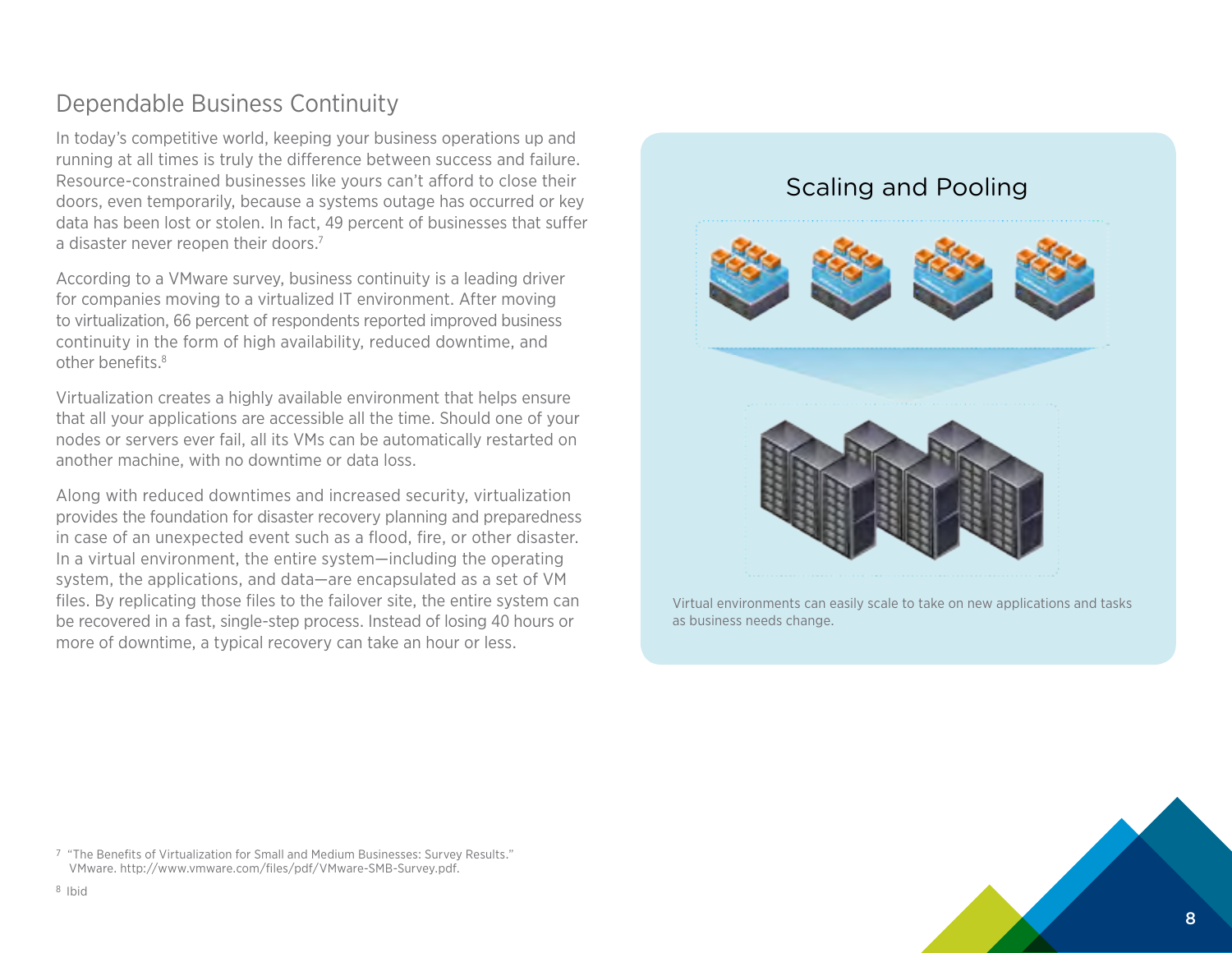## <span id="page-8-0"></span>Unlocking the Potential of Virtualization

It's clear that virtualization is a compelling way to make your business more efficient, agile, secure, and dependable. Today's organizations are embracing virtualization for server consolidation of IT-owned applications. But to make your move to virtualization a successful one, you need to invest in a platform that supports a rich set of key features.

## Support for Business Critical Applications

Business-critical applications are the lifeblood of any business. An effective solution will enable businesses of all sizes to run these core applications on the most advanced virtualization platform. Traditionally, organizations have been hesitant to virtualize these applications because of the perceived risk in many areas, such as performance, security, or even the fear of change itself. As a result, these applications have continued to rely on traditional physical solutions for ensuring application service levels and availability, leading to increased complexity and costs.

The right platform will deliver high application performance and availability with low complexity and cost with peace of mind. And it will be based on a trusted, secure hypervisor architecture for dependable performance and maximum availability.

## Capacity Management

Many organizations lack visibility into their infrastructure capacity. Or they may be using unwieldy, manual home-grown solutions to manage capacity within their virtual environments. This can lead to inefficient use of hardware resources and IT administrator time. And as IT environments grow, the capacity problem will only get worse.

The right solution will enable organizations to employ sophisticated operations intelligence to optimize their infrastructure capacity, so they can achieve the highest possible ROI from their hardware investment.

### Performance Monitoring

All too often, IT lacks the tools to aggregate and analyze performance data quickly enough to take proactive action and reduce downtime on their infrastructures. Legacy monitoring tools used by IT are based on low-level metrics and static thresholds. This leads to a lack of understanding on root cause, alert storms, and false positives.

With the right platform, organizations can improve performance and avoid disruption of virtual infrastructures, by applying predictive analytics that drive proactive action. This helps organizations enable more proactive identification and remediation of emerging performance and capacity issues. So they can get out in front of potential problems before they impact key business operations.

## A Rich Platform Built for Today's Needs

vSphere with Operations Management is a robust platform that enables organizations to meet these challenges, and set the stage for new benefits as their business grows and evolves. It offers the most trusted virtualization platform with critical operational enhancements in performance monitoring and capacity management. The solution is designed for businesses of all sizes to run applications at high service levels, and maximize hardware savings through higher capacity utilization and consolidation ratios.

With vSphere with Operations Management, IT can gain visibility into virtual environments, proactively identify and remediate emerging performance issues, and optimize resource utilization through a unified console.